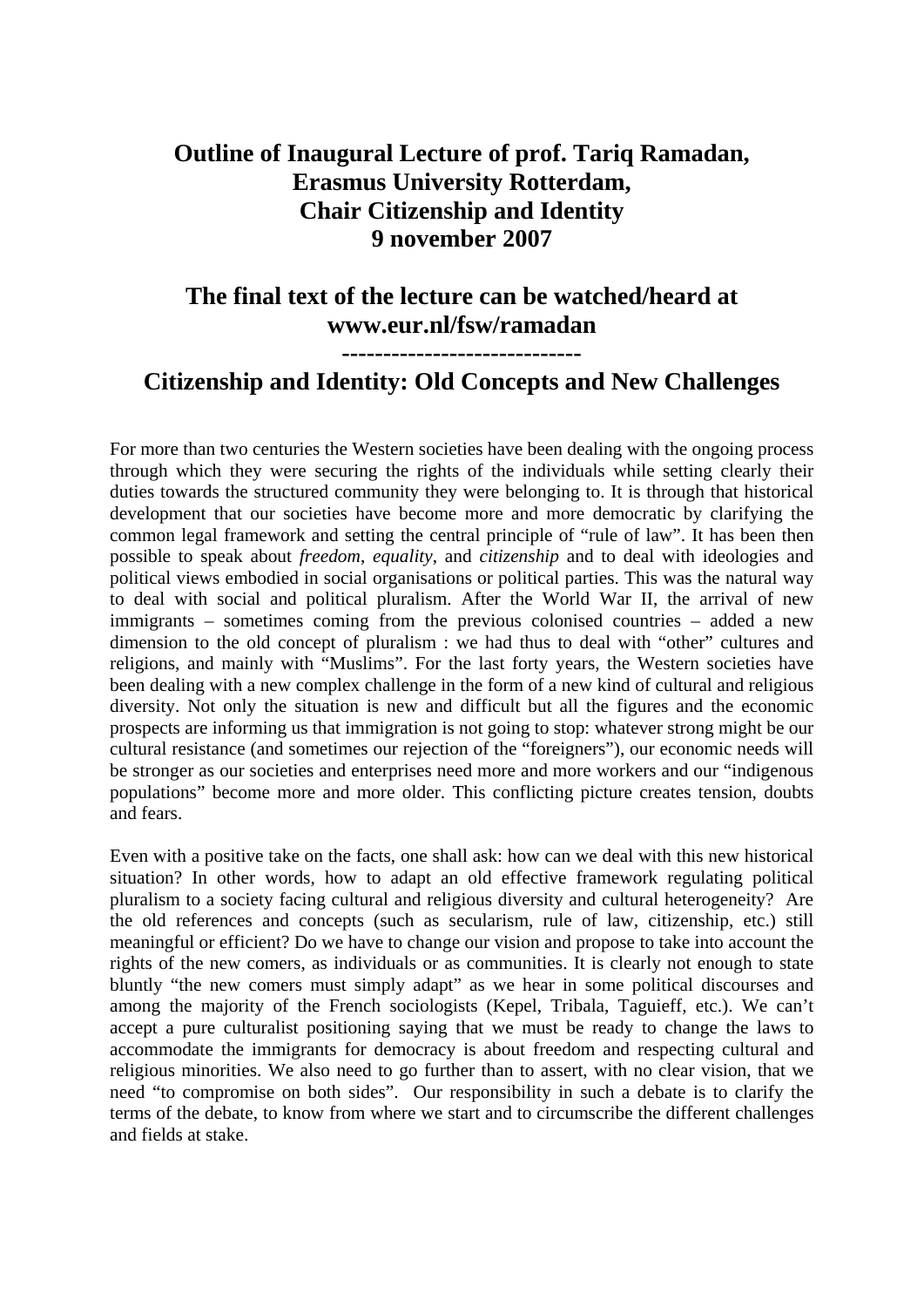We must begin by stating that the Western democratic societies are based on a common legal framework (sometimes constitutions) that must be accepted and respected by their members (as long as they are not imposing an unjust behaviour like the apartheid legalisation in the old South African regime for instance : here consciousness objection should be understood as "lawful"). Thus citizens must be law abiding and get equal rights and equal duties before the law. We must add here a third dimension related to the principles of secularism: the State should be neutral as to the religious affairs and does not intervene in theological matters. In our view, a clear debate must start with a clear picture based on these three principles: rule of law, citizenship and secularism. These are the starting points of reference but the passionate debates over the last decade have shown that they would not be sufficient to solve the new challenges we mentioned earlier. People are driven by negative perceptions, mistrust and fears "on both sides" so to say: on the one hand we hear "they will never be integrated" (which is not a new statement when it comes to immigrants); on the other "we will never be accepted". All are experiencing a kind of "identity crisis": the question "What is Dutchness, Britishness or Frenchness?" echoes the interrogative doubt: "Would it be possible for us to remain Muslims in the West?" In such a climate it would be wrong, and even dangerous, to reduce the debate to a "pure legal problem" for its scope is clearly wider. Nevertheless, it would be as dangerous to accept, voluntarily or not, to read the texts of the law through the distorting prism of the common (negative) perception: the same text could be read in an inclusive way when we trust our fellow citizens or, on the contrary, in a very exclusive way in times of mistrust: during the latter, to ask the same rights might be wrongly perceived as claims to get specific treatments. Another mistake would be to "culturalise" "religionise" or "islamise" all the social or socio-economic problems we are facing: lacking good and effective social politicies, politicians end up instrumentalising cultures and religions for the sake of bad politics. Laws are essential, as we have mentioned, but the challenges are more complex and require taking into account other dimensions.

As we referred to perceptions constantly interfering into the current debate, we must add a central and essential psychological factor. Whatever is our take on the common law and equal citizenship, we will not succeed if we are unable to shape and feed a strong and shared "sense of belonging" among the citizens. We are witnessing the creation of closed areas and social ghettos where people (rich or poor, coming from the same cultural background and/or economic status) are isolating themselves. Some white indigenous French, British or Dutch citizens are migrating from within the cities to the outskirts because they no longer feel at home in some areas. On the other hand, the new European citizens, asked to "integrate" on almost a daily basis, feel that they still have a long way to go before being accepted and thus feeling at home. Negative perceptions, fears, mistrust are undermining the common sense of belonging and create virtual or real walls between people. It is urgent to rebuild bridges and to promote mutual knowledge and a common awareness as to the immigrants' contribution to the Western societies not only through material and economic inputs but also by assessing the cultural and religious richness they add to the societies. It is important to push citizens from different background to get out of their respective ghettos and to become more proactive. *Mutual knowledge*, *general awareness of respective contributions* and *proactivity* are the prerequisites to reach *mutual trust* and to feed a sincere feeling of *loyalty* towards the country: all these dimensions, in turn, nurture the *sense of belonging* our societies need.

Hence, it will not be enough to repeat obsessively that we want to promote common citizenship and that we respect people's identities. These theoretical discourses, full of good and humanist intentions, will be neither heard nor trusted by the citizens if they are not part of a prospective vision and concretely translated into effective multidimensional policies. We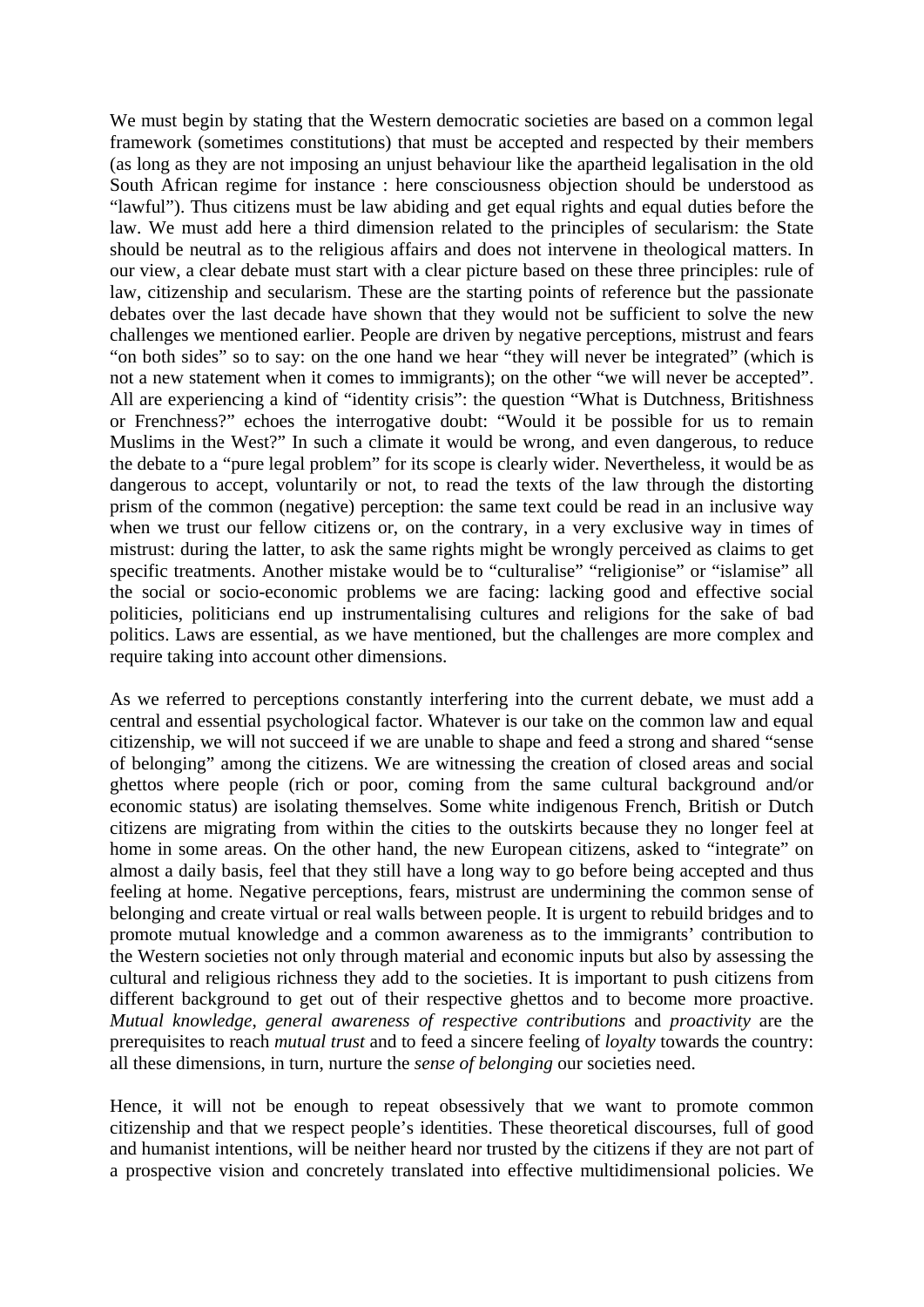need a holistic approach based on a vision, overall objectives and practical steps to follow. It is crucial to understand, upstream from the problems we are facing on the ground, that solutions will be reached though a two way process. Our democratic societies, without changing their laws, must reconsider their traditional and inherited narrative to make it more inclusive. Inclusiveness is the key when it comes to teach the official History of a country. The western populations have changed tremendously and it becomes important to think about, and shape, a more comprehensive and consistent common *History of memories*. We must be willing and able to integrate in our official curricula a self critical discourse as to what have been done to previous colonised people who now have become our fellow citizens : to speak about the two sides of our past, the light one as well as the dark one. A positive discourse on the immigrants' contributions to our societies and a better knowledge of the cultural and religious diversity should go along all the social policies promoting civil engagement and social cohesion.

Our requirements towards the new citizens or the residents with diverse cultural backgrounds must be clear with no compromise. They have to know, and abide by, the laws, respect the institutions and accept the cultural Western environment (they may be selective for their own sake and behaviour but they have to be inclusive as well and make the national culture theirs). It is important that they refuse to feed a kind of "victim mentality" and start addressing, not as *potential-suspect-on-the-defensive*, but as fellow proactive citizens some of the legitimate concerns and fears people might have around them : on violence, women, cultural heritage, etc. This should be the intellectual and social attitudes the new citizens have to promote by being in the mainstream debates regarding common values, national identity and domestic issues: they must refuse to create a new kind of citizenship which is a psychological alienated "minority citizenship". It does not exist in our legislations but it may be created in some minds (this is one of the reasons why the legal approach is necessary without being sufficient and exclusive).

This overall vision of an constant two way process within our societies should rely on effective concrete policies. We need courageous politicians (refusing to instrumentalise people's fears and play the easy game of polarisation) and committed citizens engaged within the civil society: it means exploiting the potential richness and contribution of each individual or cultural and religious community through new and creative social projects. Dialogue is not enough; people need to do things together. This is why the local level, and the local political authorities and institutions are so instrumental and important for now and for the future : this is where the people can know each other, reach mutual trust, be proactive and get a strong sense of belonging. Local initiatives, far from the political national rhetoric, are essential to change the climate and mentalities: a national movement of local initiatives is of course necessary and it must be accompanied by the government which should listen more to the positive messages coming from the people building at the grassroots than to the distorting images and (naturally bad) news carried by the media. By saying that one should realise that the key of success in that field is also to think of a "media strategy" : to get journalists involved with a better understanding, an more accurate knowledge of the stakes and a civic willingness to speak and write more about "what's work".

Every institution has a role to play and among them our universities. Professors, lecturers and students cannot think *far from* the society and think *for* it and even judge its failures. The role of the professors and the teachers is to clarify the terms of the debates, to refuse to be driven by passions and fears and thus to come with a critical and positive contributions within the civil society. When dealing with concepts such as "citizenship" or "identity" we witness on a